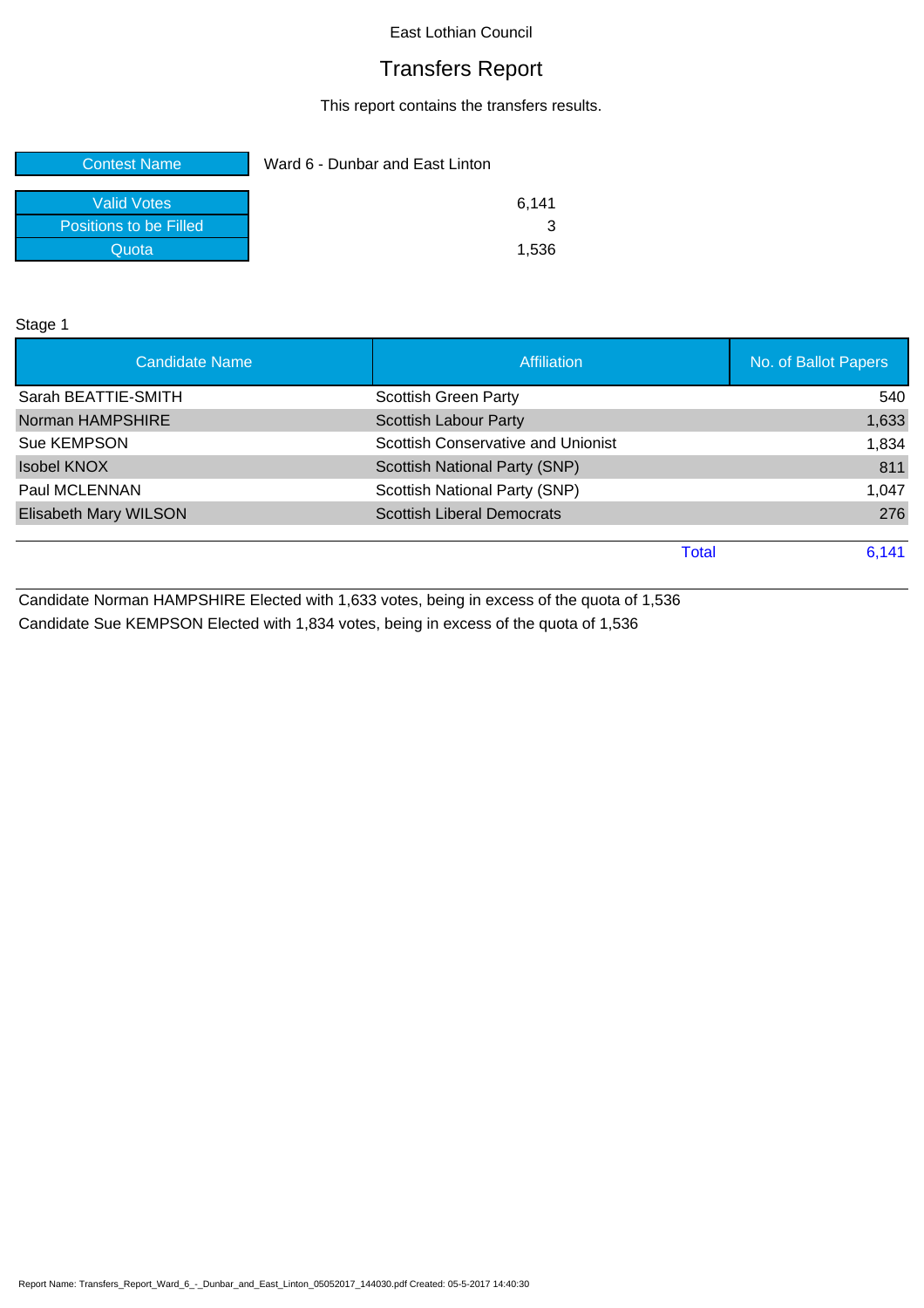# Transfers Report

This report contains the transfers results.

### Stage 2 - Surplus of Sue KEMPSON

| Action                                  | <b>Total No. of Ballot</b><br><b>Papers</b> | <b>Transfer Value</b> | <b>Votes Transferred</b> |
|-----------------------------------------|---------------------------------------------|-----------------------|--------------------------|
| Transfer to Sarah BEATTIE-SMITH         | 176                                         | 0.16248               | 28.59648                 |
| <b>Transfer to Norman HAMPSHIRE</b>     | $\Omega$                                    | 0.00000               | 0.00000                  |
| <b>Transfer to Sue KEMPSON</b>          | 0                                           | 0.00000               | 0.00000                  |
| Transfer to Isobel KNOX                 | 51                                          | 0.16248               | 8.28648                  |
| Transfer to Paul MCLENNAN               | 42                                          | 0.16248               | 6.82416                  |
| Transfer to Elisabeth Mary WILSON       | 713                                         | 0.16248               | 115.84824                |
| Value of non-transferable ballot papers |                                             |                       | 138.44464                |
|                                         | <b>Total</b>                                |                       | 298,00000                |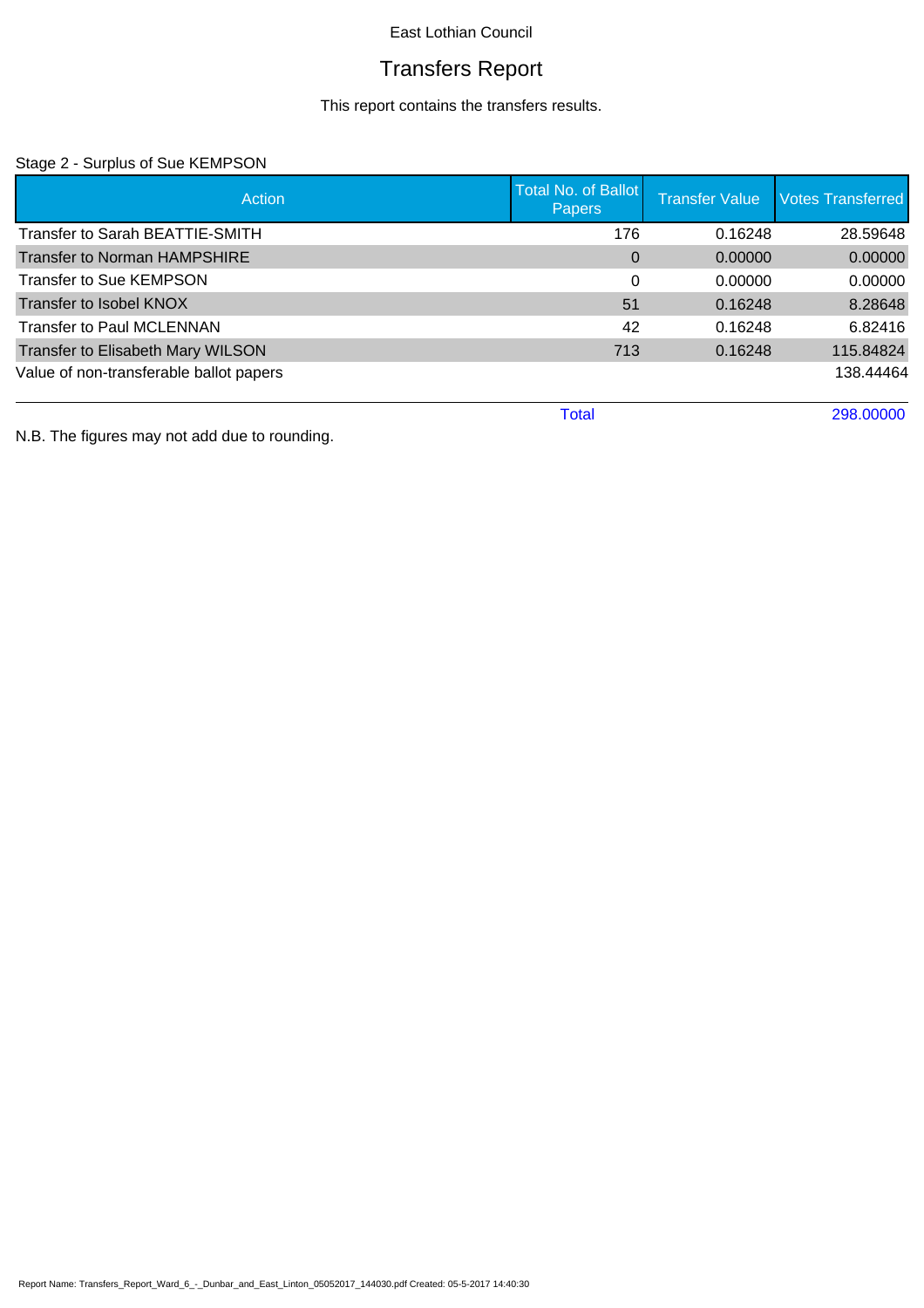# Transfers Report

This report contains the transfers results.

### Stage 3 - Surplus of Norman HAMPSHIRE

| Action                                   | <b>Total No. of Ballot</b><br>Papers | <b>Transfer Value</b> | <b>Votes Transferred</b> |
|------------------------------------------|--------------------------------------|-----------------------|--------------------------|
| Transfer to Sarah BEATTIE-SMITH          | 263                                  | 0.05939               | 15.61957                 |
| <b>Transfer to Norman HAMPSHIRE</b>      | $\Omega$                             | 0.00000               | 0.00000                  |
| <b>Transfer to Sue KEMPSON</b>           | $\Omega$                             | 0.00000               | 0.00000                  |
| Transfer to Isobel KNOX                  | 141                                  | 0.05939               | 8.37399                  |
| <b>Transfer to Paul MCLENNAN</b>         | 168                                  | 0.05939               | 9.97752                  |
| <b>Transfer to Elisabeth Mary WILSON</b> | 486                                  | 0.05939               | 28.86354                 |
| Value of non-transferable ballot papers  |                                      |                       | 34.16538                 |
|                                          | <b>Total</b>                         |                       | 97,00000                 |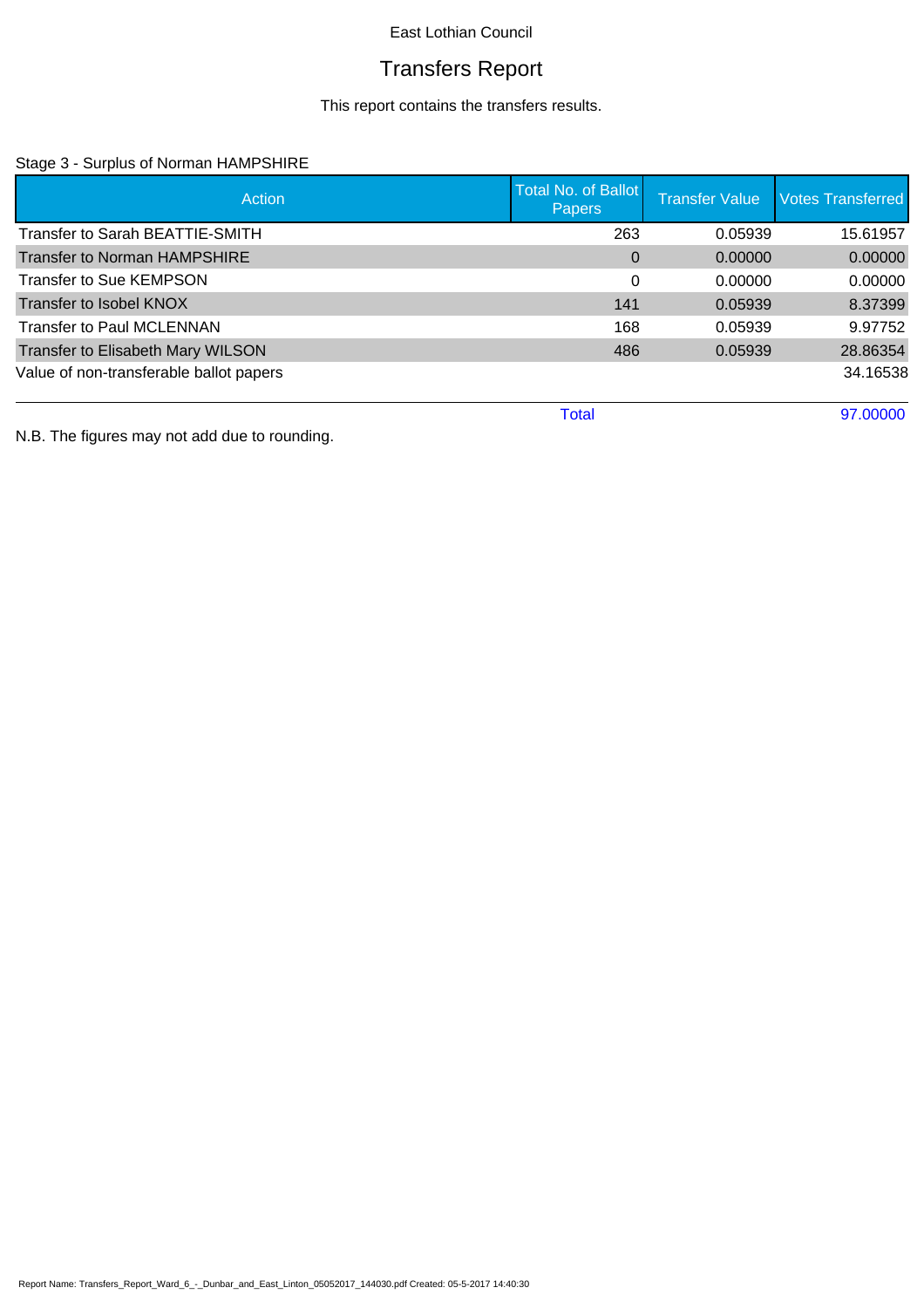# Transfers Report

This report contains the transfers results.

### Stage 4 - Exclusion of Elisabeth Mary WILSON

| Action                                  | Total No. of Ballot<br><b>Papers</b> | <b>Transfer Value</b> | <b>Votes Transferred</b> |
|-----------------------------------------|--------------------------------------|-----------------------|--------------------------|
| Transfer to Sarah BEATTIE-SMITH         | 185                                  | 0.05939               | 10.98715                 |
| Transfer to Sarah BEATTIE-SMITH         | 216                                  | 0.16248               | 35.09568                 |
| Transfer to Sarah BEATTIE-SMITH         | 131                                  | 1.00000               | 131.00000                |
| Transfer to Norman HAMPSHIRE            | $\Omega$                             | 0.00000               | 0.00000                  |
| <b>Transfer to Sue KEMPSON</b>          | 0                                    | 0.00000               | 0.00000                  |
| Transfer to Isobel KNOX                 | 22                                   | 0.05939               | 1.30658                  |
| Transfer to Isobel KNOX                 | 11                                   | 0.16248               | 1.78728                  |
| Transfer to Isobel KNOX                 | 21                                   | 1.00000               | 21.00000                 |
| Transfer to Paul MCLENNAN               | 15                                   | 0.05939               | 0.89085                  |
| <b>Transfer to Paul MCLENNAN</b>        | 9                                    | 0.16248               | 1.46232                  |
| <b>Transfer to Paul MCLENNAN</b>        | 28                                   | 1.00000               | 28.00000                 |
| Value of non-transferable ballot papers |                                      |                       | 189.18192                |

Total 420.71178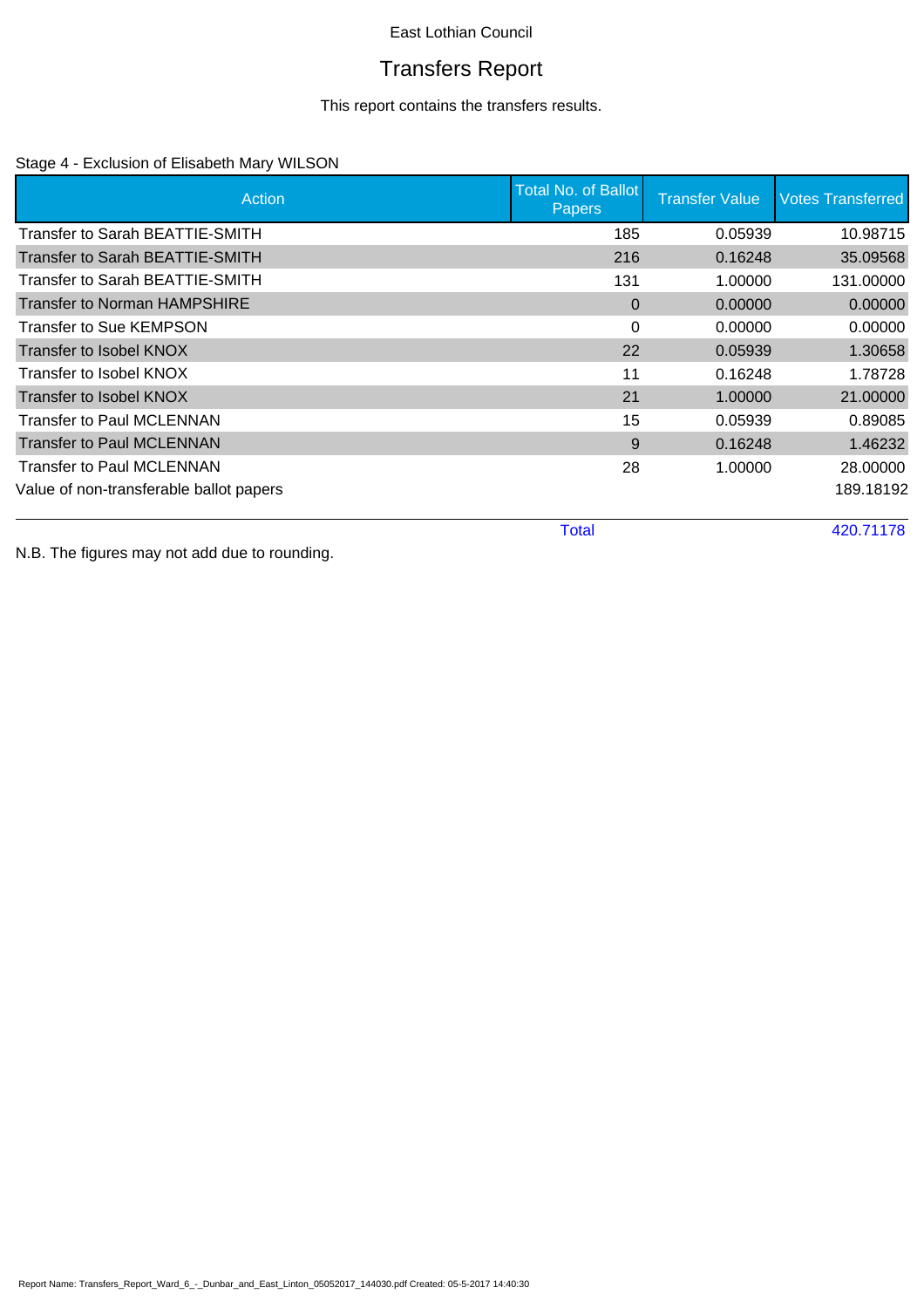# Transfers Report

This report contains the transfers results.

### Stage 5 - Exclusion of Sarah BEATTIE-SMITH

| Action                                  | <b>Total No. of Ballot</b><br><b>Papers</b> | <b>Transfer Value</b> | <b>Votes Transferred</b> |
|-----------------------------------------|---------------------------------------------|-----------------------|--------------------------|
| Transfer to Norman HAMPSHIRE            | 0                                           | 0.00000               | 0.00000                  |
| <b>Transfer to Sue KEMPSON</b>          | $\Omega$                                    | 0.00000               | 0.00000                  |
| Transfer to Isobel KNOX                 | 123                                         | 0.05939               | 7.30497                  |
| Transfer to Isobel KNOX                 | 97                                          | 0.16248               | 15.76056                 |
| Transfer to Isobel KNOX                 | 302                                         | 1.00000               | 302.00000                |
| <b>Transfer to Paul MCLENNAN</b>        | 36                                          | 0.05939               | 2.13804                  |
| <b>Transfer to Paul MCLENNAN</b>        | 24                                          | 0.16248               | 3.89952                  |
| <b>Transfer to Paul MCLENNAN</b>        | 99                                          | 1.00000               | 99.00000                 |
| Transfer to Elisabeth Mary WILSON       | 0                                           | 0.00000               | 0.00000                  |
| Value of non-transferable ballot papers |                                             |                       | 331.19579                |
|                                         | <b>Total</b>                                |                       | 761.29888                |